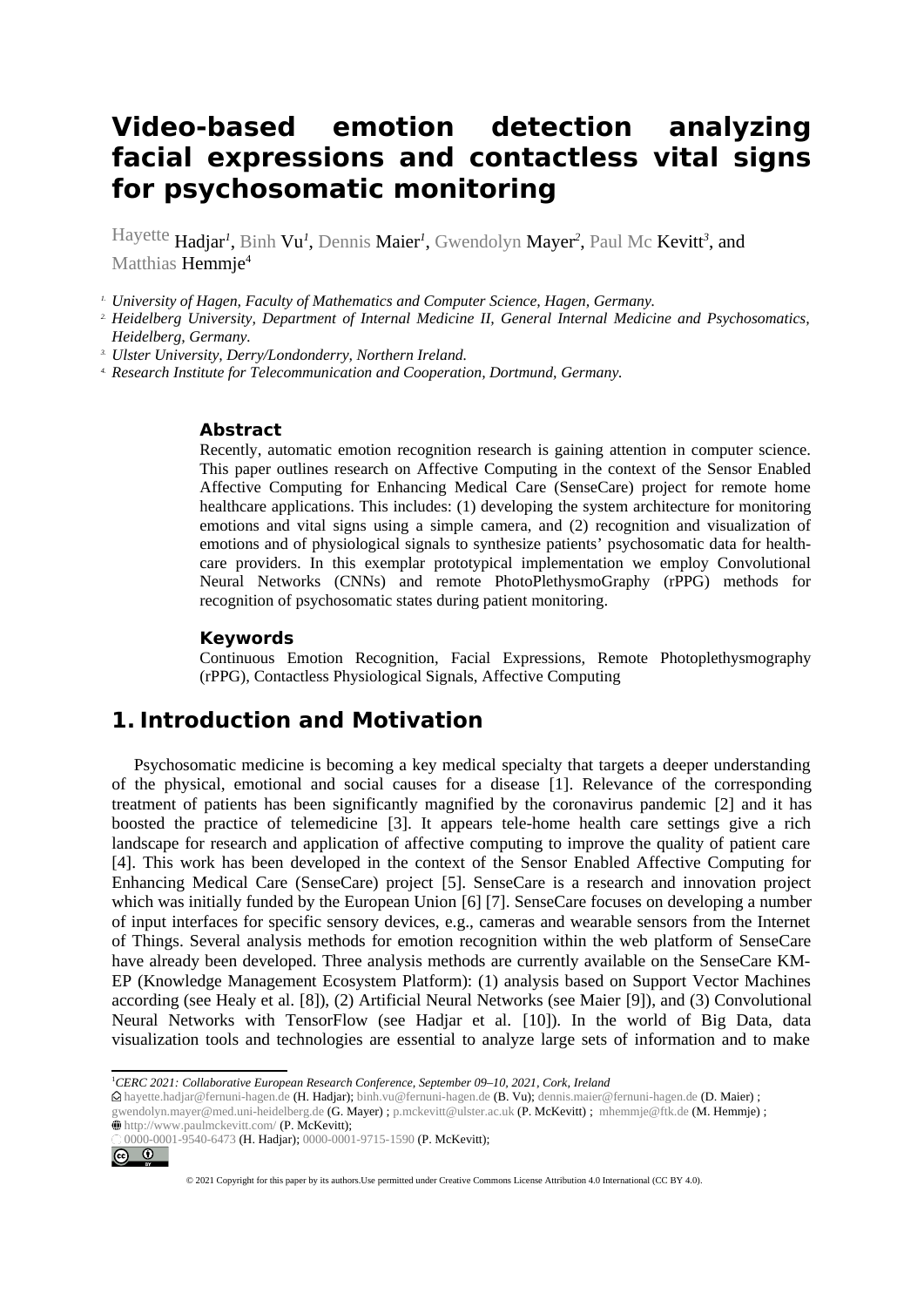data-driven decisions. The facial appearance of patients may indeed give diagnostic clues to maladies, severity of diseases, and their vital parameters [11]. When it comes to very large and complex datasets, the functionality of the data visualization library at play is also important for effective insights. In this preliminary study, we are primarily interested in the following two goals:

- Visualization and perception of all collected audio, video, and emotion feature annotations or graphical representation of emotions over time, in order to make optimal healthcare decisions.
- Extraction of physiological signals (pulse rate, respiratory rate) from the camera, detection of potential changes of various emotions, and characterization of these changes.

The remainder of this paper is organized as follows. Section 2 discusses the state of the art of video-based facial expression emotion recognition. Section 3 details the conceptual design of an architecture for recognition and visualization of facial expressions and contactless vital signs. Section 4 describes the implementation of the proposed system, and finally we conclude and discuss future work in Section 5.

### **2. State of the Art and Related Work**

Machine learning algorithms are applied to a wide variety of areas, such as spam filtering, speech recognition, face recognition, document classification and the processing of natural language. Classification is one of the most common areas of machine learning application. Recently, Video Facial Emotion Recognition research has received focus of attention in the computer vision community. In the task of emotion recognition, varied types of input data are employed such as: facial expressions, speech, physiological parameters, and body gestures. There are many approaches for detection of emotion from facial expressions, e.g., the work of Michel Healy [8], where an emotion detection system is described based on a video feed in real-time, and employs a machine learning Support Vector Machine (SVM) to provide quick and reliable classification. Features employed in [8] are 68-point facial landmarks. The application has been trained to detect 6 different emotions by monitoring changes in facial expressions. The work of Dennis Maier [9] currently uses neural networks via TensorFlow to train image features and then achieves classification through fully connected neural layers. The advantage of image features over facial landmarks is the larger information space, where the spatial formation of landmarks gives a viable method for analyzing facial expressions. However, this is also accompanied by a higher computing power requirement. The structure provides for an outsourced classification service that runs on a server with a GPU. Images of faces are brought to the service in real time, which can perform a classification within a few milliseconds. In future, this approach will be extended to include text and audio features and conversation context to boost accuracy. Another approach uses Convolutional Neural Networks with TensorFlow [12]. An example for using TensorFlow.js with the SenseCare KM-EP is discussed in [8], which deploys a web browser and Node Server [13].

 Furthermore, Speech Emotion Recognition is an important field employed by numerous multimodal sentiment analysis systems, e.g., robotics, security, automated identification, and language translation [14]. The MENHIR project [15] aims to investigate conversational technologies to promote mental health and assist people with mental ill health in managing their conditions. In the context of MENHIR, a new emotion-recognition system based on speech is being developed [16]. Physiological signs are detected such as facial electromyography, facial color patterns, blood volume pulse, and galvanic skin response. The research project "EEG-based Emotion Recognition" [17] leads in recognizing emotion from brain signals measured with the Bra Inquiry EEG PET device. Furthermore, the work in [18] implements a wearable sensing system for effective recognition of user emotional states, by employing heart rate, body temperature, and galvanic skin response sensors. The proposed system achieves up to 97% recognition accuracy when it adopts the k-nearest neighbor (KNN) classifier. For contactless vital signs, several methods are available for camera-based Heart Rate (HR), Heart Rate Variability (HRV), and Respiration Rate (RR) detection such as Remote PhotoPlethysmography (rPPG) where [19] describes a popular technique of non-contact measure HR from facial videos, and [20] describes how RR works. Recently, studies on deep learning based rPPG methods have been introduced such as [21] and [22]. Eulerian Video Magnification [23] applies spatial decomposition to the input standard video sequences, where amplification reveals hidden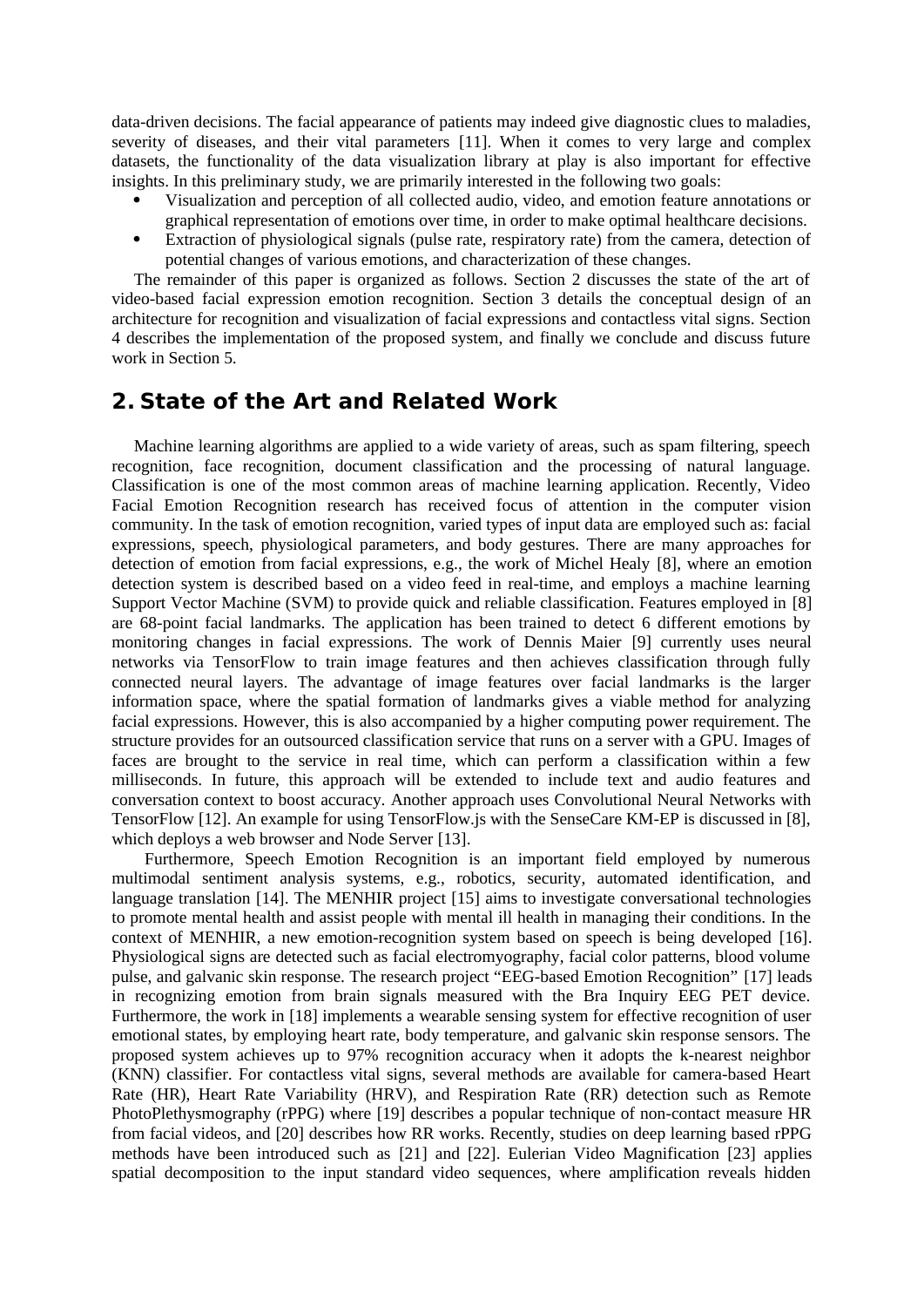information in resulting signals. Other research employs Convolutional Neural Networks for remote pulse rate measurement and mapping from facial video, such as the DeepPhys Convolutional Neural Network [24] and 3D Convolutional Neural Network [25]. Furthermore, several approaches exist for body gesture recognition, e.g., Noroozi et al. [26]. This survey classifies body language into 6 basic emotions: fear, anger, sadness, surprise, happiness, and disgust. Another study [27] introduces deep learning models for multivariate time series, from vehicle control to gesture recognition and generation.

# **3. Conceptual Architecture**

The processing of large data streams from audio-video recordings (real-time and offline) to data visualization follows the architecture of the Affective Computing Strata (AC-Strata) model [28] where the S-Strata relates to an individual mode of affective monitoring. The S-Strata Information model indicates that under any AC analytical method, one, or any number of specific sensors of embedded devices, may participate. The S-Strata model describes the time aspects of the sensors that are integrated in a specific manner and also stipulates contextual and manual representations dealing with both internal and external features. Accordingly, the conceptual architecture of our SenseCare affective computing platform based on audio- and video-based emotion recognition within the SenseCare KM-EP is detailed in Figure 1.



**Figure 1**: Conceptual Architecture of the SenseCare Affective Computing Platform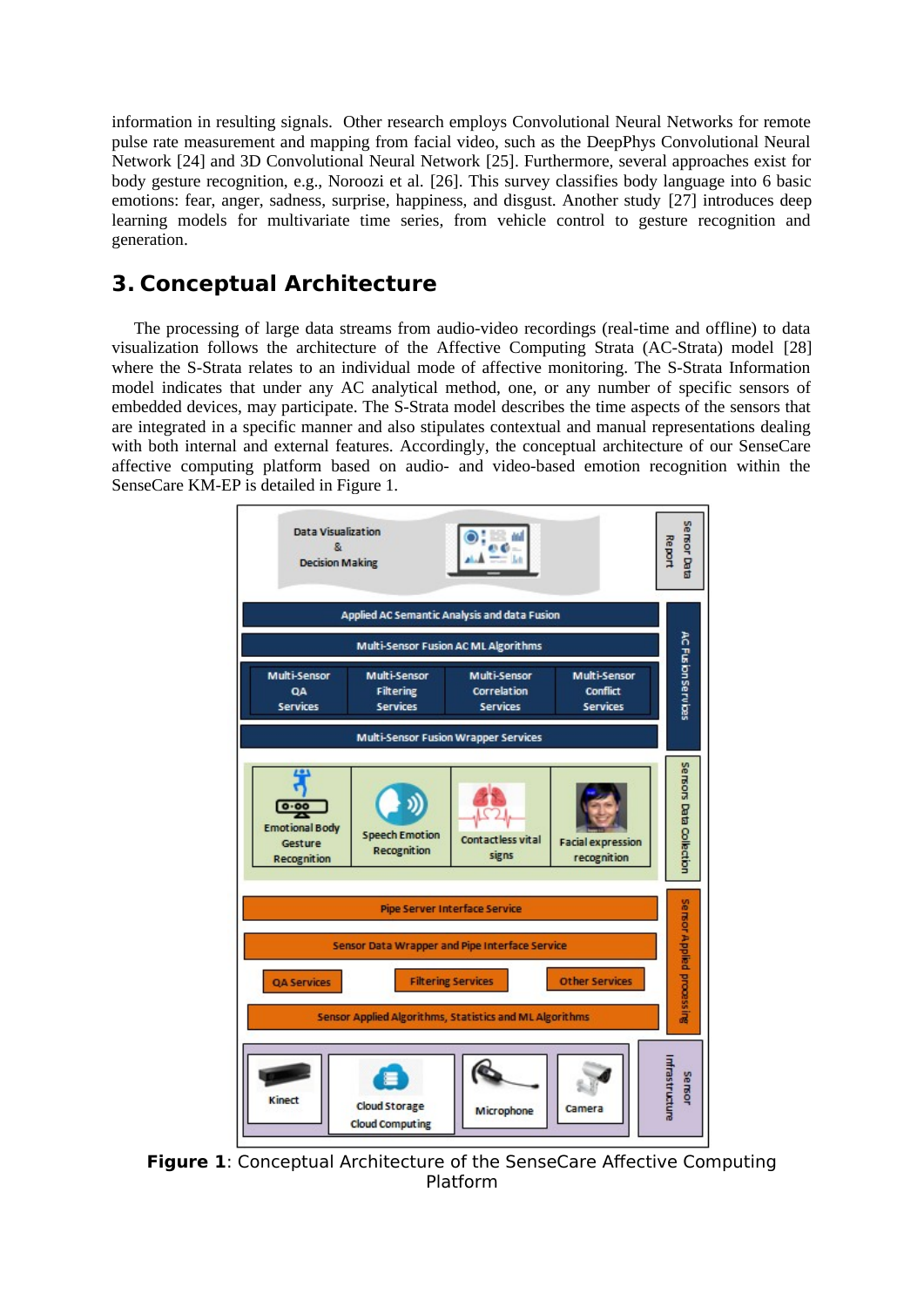The conceptual architecture design is structured as follows. First of all, in the sensor & infrastructure area, sensors used are: (1) Camera (for Facial Expression Recognition, and Contactless Vital Signs [HR, RR, HRV]), (2) Microphone (for Speech-based Emotion Recognition), and (3) Kinect (for Body Gesture emotion recognition). Furthermore, cloud storage & cloud computing is employed here as an infrastructure for data processing and storage. Secondly, processing applied to sensor data includes facial expression-based emotion recognition employing analysis methods discussed above, i.e., Support Vector Machines (Healy et al. [8]), Artificial Neural Networks (Maier [9]), and Convolutional Neural Networks with TensorFlow (Hadjar et al. [10]), deployed in a web browser and Node Server [13]. Finally, sensor data feature collection includes the following 4 types of Affective Computing data features: (1) Facial expression-based emotion recognition, (2) Speechbased emotion recognition, (3) Contactless Vital Signs (HR, RR, HRV), and (4) Body-Gesture based emotion recognition. On the higher level of the architecture, the AC Fusion services are responsible for the fusion of the collected AC data features. On top of this data fusion layer the architecture user interface layer generates advanced services for sensor data reporting including data visualization and decision making support available to end users.

#### **4. Implementation**

The prototypical implementation of this research concentrates on extracting emotion-related features from images of the human face, ideally in real-time, from a single sensor which is the camera. Hence, the current state of implementation of AC sensor data collection is the facialexpression based emotion recognition and the vital signs recognition. An implementation of a prototypical module that collects patients' facial expression and corresponding emotion data in realtime was already described in detail in our previous work [10]. The API allowed monitoring patients during treatment sessions, or at home for cases of patients with or at risk for a mental disorder. The software classifies emotions into 7 categories: happy, sad, angry, disgusted, fearful, neutral, and surprised, as determined by Paul Ekman [29]. The prototype employs deep learning in browsers using JavaScript. In the case of real-time video-based emotion analysis, the SenseCare KM-EP's Emotion Detection API stores the most significant emotion detected from the video every 500 milliseconds into a database. The face expression recognition model employs depthwise separable convolutions and densely connected blocks. The Perceptron model is a linear transformation, where the activation function makes it possible for the model to approximate non-linear functions (e.g. Softmax, Sigmoid). We have chosen line chart graphs based on Chart.js [30] to visualize stored emotions in the database during time periods of, e.g., the last 24h, the last 3 days, the last week, and the last month. Graphs showing the score distributions of emotions over time are given in Figures 2-5 below.



**Figure 2**: Emotions detected (last 24 hours)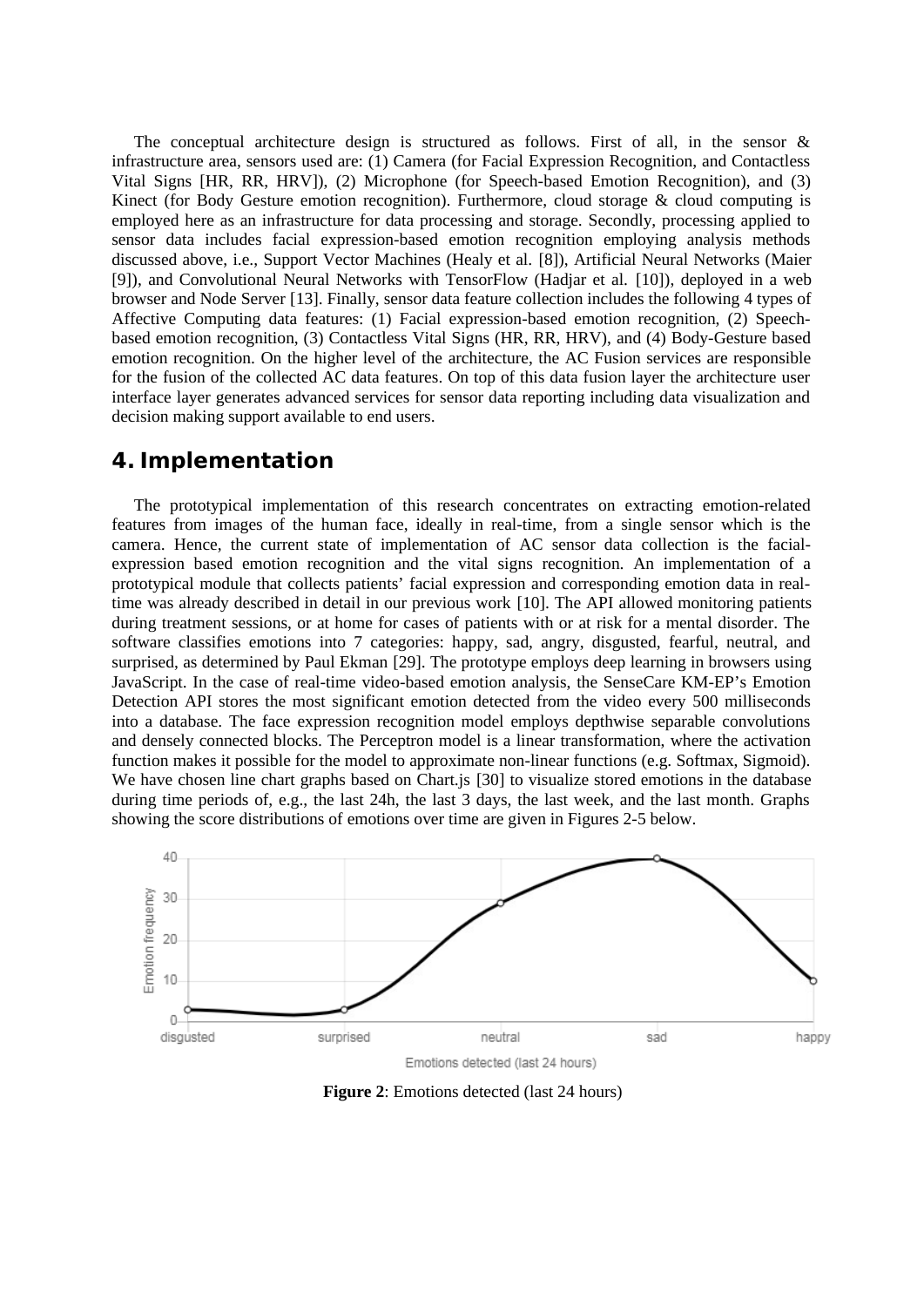

**Figure 5**: Emotions detected (last month)

Data acquired over several days (last 30 days) makes it possible to build a comprehensive picture compared to that acquired over a single day (last 24h). This data is potentially useful for analyzing psychosomatic states.

The development of video-based contactless sensing of vital signs yields opportunities for scalable physiological monitoring. For the measurement of stress, Heart Rate Variability is the focus of much work. Experimentation with a video-based pulse rate monitoring implementation in browser-based rPPG employing the Viola-Jones algorithm [31] for defining the Region of Interest and Haar-like features [32] for face detection was tested as shown at the following URL: [https://studev4.fernuni](https://studev4.fernuni-hagen.de:20286/)[hagen.de:20286/](https://studev4.fernuni-hagen.de:20286/)

In respect of Data Fusion, visual facial expression analysis may in many cases be insufficient for emotion recognition [33]. Hence, we suggest in this approach the fusion of vital factors with the analysis of facial expressions to give greater precision of predicted results. The multimodal approach has been proposed for enabling more reliable recognition with minimal ambiguities that can arise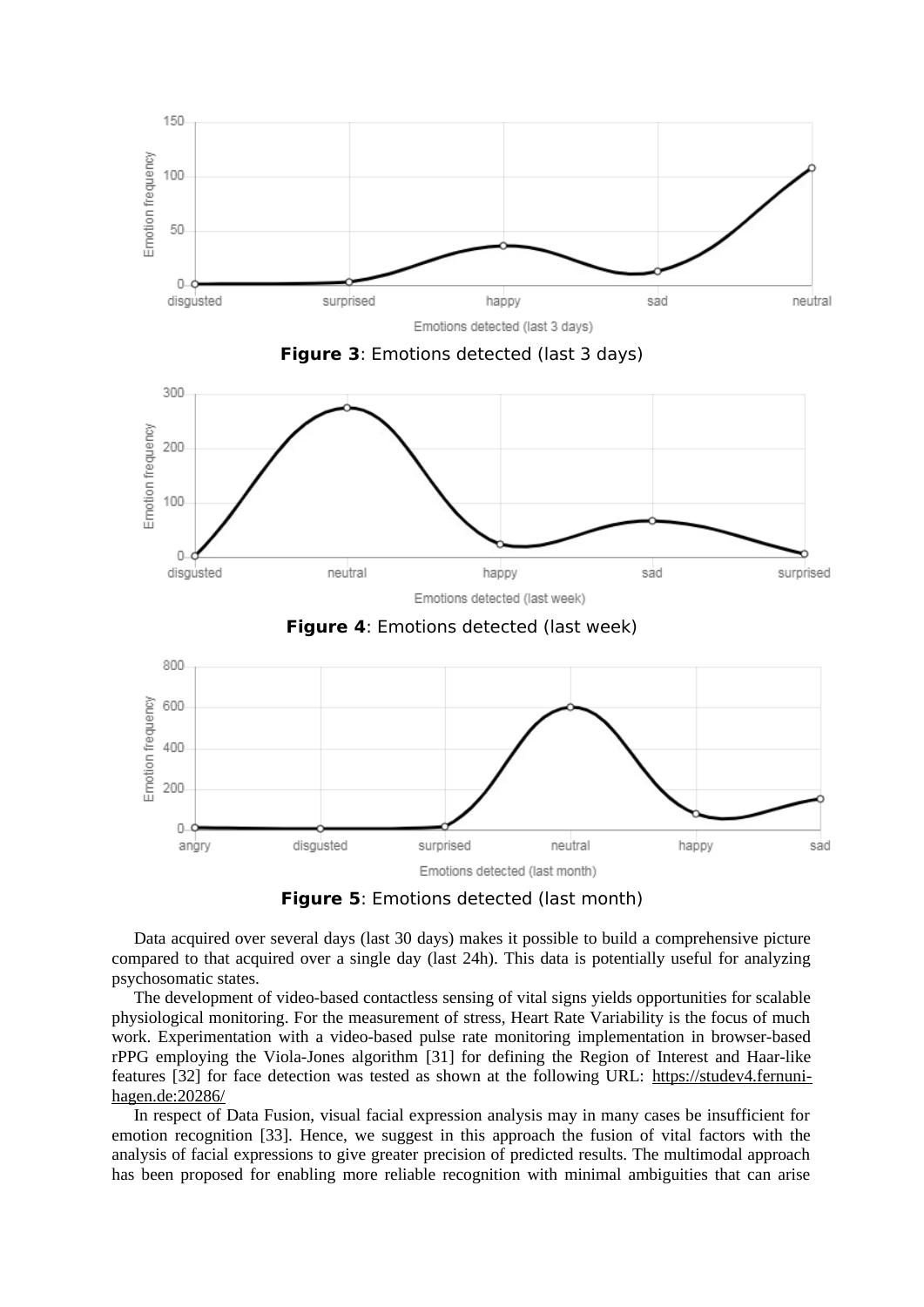whilst using a single data channel. Bimodal emotion analysis of camera-based vital sign and facial expression recognition is shown in Figure 6.



**Figure 6**: Multimodal Emotion Recognition based on Video

In this context, we must also handle the real-time tasks of acquiring and merging information and system performance.

# **5. Conclusion and Future Work**

In this study, an approach of detection and recognition of emotions from the camera is proposed; bimodal systems will analyze facial emotions using deep learning and other algorithms by merging the two collected emotions. The current system recognizes emotions from facial expressions using Convolutional Neural Networks with Tensorflow.js, and heart pulse using the rPPG technique with the Viola-Jones algorithm, and finally displays results in the web browser. The advantages of the proposed system are:

- All the processing of the AI facial emotion analysis is done on the client machine, and no data such as real-time video is sent to the server.
- It is low cost with more comfort for the patient (no contact with skin).
- The system is accessible from any device with a camera.
- The system enables displaying a graphical result in a variety of devices, such as a Smartphone.
- The Node development environment supports a variety of popular libraries such as D3.js and Ggplot2, which can be included later, and enables collaborative visualization.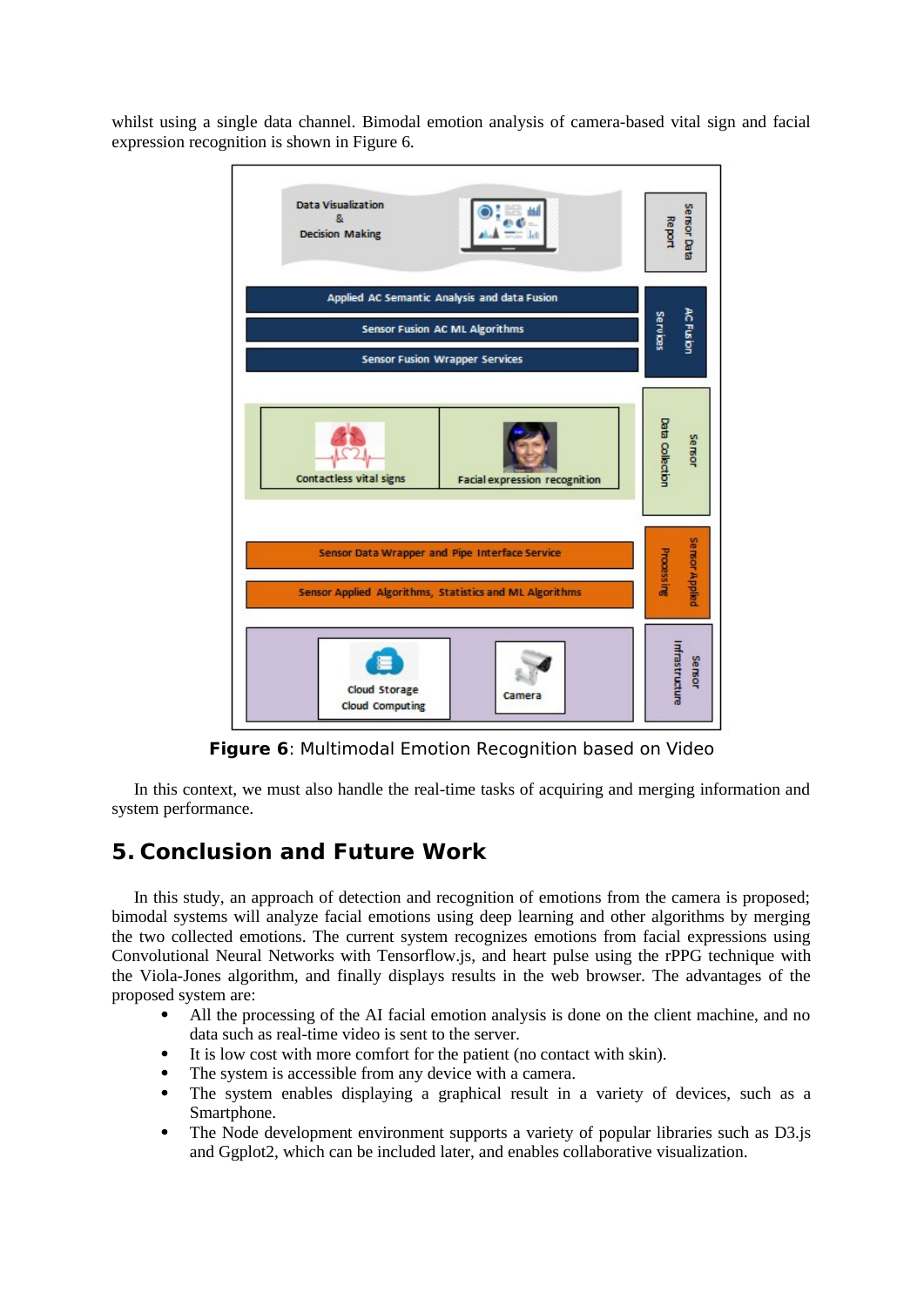In this paper, we introduced a conceptual architecture of an affective computing platform supporting audio- and video-based emotion recognition within the SenseCare KM-EP. A new approach is proposed which includes facial expression recognition and contactless vital signs to provide an initial psychosomatic monitoring for the SenseCare KM-EP. The proposed system offers computer diagnostics and evaluation of emotions supporting diagnosis and treatment of psychosomatic illnesses. Our next steps are: (1) fusion of AC data and global visualization of emotions collected based on video and audio, (2) investigate the treatment of anxiety using eyetracking and heart rate variability, and test and build different datasets and models, (3) develop a mobile application to offer a variety of choices for our users and improve the accessibility of our system, (4) investigate user data privacy, and (5) develop other systems with ability to detect different types of emotions and potential diseases. In future work, it will be important to evaluate the bimodal system with real patients to improve their performance.

### **6. References**

- [1] K. Fritzsche, S. H. McDaniel, and M. Wirsching, Eds., *Psychosomatic Medicine*. 2020.
- [2] Yu-Tao Xiang, "Timely mental health care for the 2019 novel coronavirus outbreak is urgently needed," *Lancet Psychiatry*, vol. 7, no. 3, pp. 228–229, 2020.
- [3] J. Torous, K. Jän Myrick, N. Rauseo-Ricupero, and J. Firth, "Digital Mental Health and COVID-19: Using Technology Today to Accelerate the Curve on Access and Quality Tomorrow," *JMIR Ment. Heal.*, vol. 7, no. 3, p. e18848, Mar. 2020, doi: 10.2196/18848.
- [4] C. L. Lisetti and C. LeRouge, "Affective computing in tele-home health: design science possibilities in recognition of adoption and diffusion issues," in *HICSS 2004, 37th IEEE Hawaii International Conference on System Sciences, January 5-8, 2004, Hawaii, USA*, 2004.
- [5] F. Engel *et al.*, "SenseCare: Towards an Experimental Platform for Home-Based, Visualisation of Emotional States of People with Dementia," in *Advanced Visual Interfaces. Supporting Big Data Applications*, 2016, pp. 63–74.
- [6] "Sensor Enabled Affective Computing for Enhancing Medical Care | SenseCare Project | H2020 | CORDIS | European Commission." https://cordis.europa.eu/project/id/690862/fr (accessed Jul. 21, 2021).
- [7] "SenseCare: Sensor Enabled Affective Computing for Enhancing Medical Care | FTK Research Institute for Telecommunication and Cooperation." https://www.ftk.de/en/projects/senscare (accessed Aug. 25, 2021).
- [8] M. Healy, R. Donovan, P. Walsh, and H. Zheng, "A Machine Learning Emotion Detection Platform to Support Affective Well Being," in *2018 IEEE International Conference on Bioinformatics and Biomedicine (BIBM)*, 2018, pp. 2694–2700, doi: 10.1109/BIBM.2018.8621562.
- [9] D. Maier, "Analysis of technical drawings by using deep learning," M.Sc. Thesis, Department of Computer Science, Hochschule Mannheim, Germany, 2019.
- [10] H. Hadjar *et al.*, "Video-based automated emotional monitoring in mental health care supported by a generic patient data management system," 2020.
- [11] M. Leo and G. M. Farinella, "Preface," in *Computer Vision for Assistive Healthcare*, M. Leo and G. M. Farinella, Eds. Academic Press, 2018, pp. xxi–xxiii.
- [12] M. N. A. Wisal Hashim Abdulsalam, Rafah Shihab Alhamdani, "Facial Emotion Recognition from Videos Using Deep Convolutional Neural Networks," *Int. J. Mach. Learn. Comput.*, vol. 9, no. 1, pp. 14–19, 2019.
- [13] "Node.js." https://nodejs.org/en/ (accessed Jul. 21, 2021).
- [14] M. El Ayadi, M. S. Kamel, and F. Karray, "Survey on speech emotion recognition: Features, classification schemes, and databases," *Pattern Recognit.*, vol. 44, no. 3, pp. 572–587, 2011, doi: https://doi.org/10.1016/j.patcog.2010.09.020.
- [15] "Mental health monitoring through interactive conversations | MENHIR Project | H2020 | CORDIS | European Commission." https://cordis.europa.eu/project/id/823907 (accessed Jul. 27, 2021).
- [16] B. Vu *et al.*, "A Content and Knowledge Management System Supporting Emotion Detection